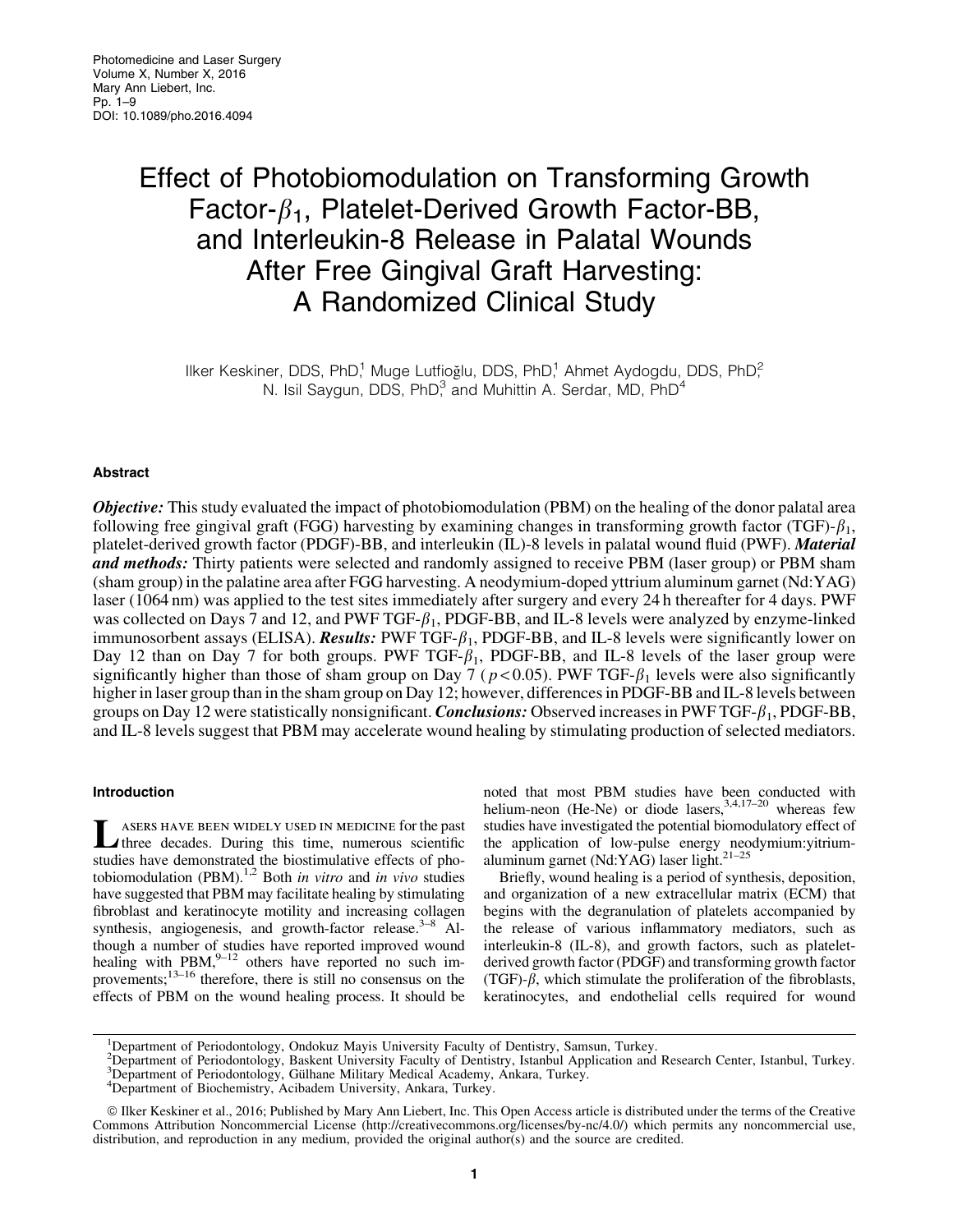healing.<sup>26,27</sup> During this initial phase, the wound matrix contains a rich cocktail of growth factors, proteinases, and inflammatory cytokines that play an important role in controlling molecular and cellular responses.<sup>26,27</sup> PDGF, along with proinflammatory cytokines such as IL-8, plays an important role in attracting neutrophils to the wound site to remove contaminating substances, whereas  $TGF-\beta$  acts to convert monocytes to macrophages, which play an important role in augmenting the inflammatory response and tissue debridement. Macrophages initiate the development of granulation tissue and release a variety of proinflammatory cytokines, including IL-8, and growth factors, including TGF- $\beta$  and PDGF. TGF- $\beta$  and PDGF subsequently promote fibroblast infiltration, thereby enhancing the production of the extracellular matrix (ECM), and depositing new matrix proteins.28,29

TGF, one of the major activators of ECM synthesis, and PDGF, an important fibroblast mitogen, are produced by platelets, macrophages, fibroblasts, and keratinocytes.<sup>30</sup> TGF- $\beta_1$ , one of the isoforms of TGF- $\beta$ , plays an important role in the inflammation, angiogenesis, re-epithelialization, and connective tissue regeneration that occur as part of the wound healing process. The communication between TGF- $\beta_1$  and keratinocytes; that is, their mutual stimulation, is important for quick re-epithelialization and successful wound healing.29 PDGF-BB, one of the homodimeric forms of PDGF, plays different roles at different stages of wound healing, beginning with the release of PDGF from degranulated platelets in wound fluid to stimulate mitogenity and chemotaxis of neutrophils, macrophages, fibroblasts, and smooth muscle cells to the wound site, $3^{1-33}$  and it is necessary for fibroblast and myofibroblast proliferation in order to comprise wound closure.<sup>34,35</sup>

Wound repair, inflammation, and fibrotic processes are governed by the same molecules and cellular events. Whereas TGF- $\beta_1$  and PDGF-BB are fibrogenic and antiinflammatory mediators, IL-8 belongs to the  $\alpha$ -subfamily of chemokines associated with proinflammatory and angiogenic properties.30 Moreover, the presence of IL-8 receptors on resident cells suggests that IL-8 contributes to the regulation of re-epithelialization, tissue remodeling, inflammation, and angiogenesis.<sup>34,35</sup>

The use of PBM has been proposed as a means of stimulating cells in the wound matrix and accelerating healing of the palatal masticatory mucosa at the donor site of free gingival graft (FGG) used in periodontal plastic surgery.17,18 The postoperative morbidity associated with the open palatal wound involves acute pain, excessive hemorrhaging, and bone exposure, and represents a major complication of this commonly used technique that tends not to resolve until the completion of wound epithelialization, which usually takes 2–4 weeks.17,18,36 Recent data indicates that He-Ne lasers and diode lasers have a positive effect on the healing of experimental palatal wounds in rats and mice; $^{3,11,16}$  however, there is still no consensus about how different types of laser sources affect the wound healing processes in different tissues. Moreover, the very few studies examining the biomodulatory effects of Nd:YAG on the healing process of various types of periodontal wounds have had variable results, and, to the best of our knowledge, no clinical study has evaluated the effect of low-pulse energy Nd-YAG stimulation on the release of multiple growth factors in wounded palatal mucosa. Therefore, the present study aimed to evaluate the effect of PBM with Nd:YAG laser on the recovery of wounds at the palatinal donor site following FGG harvesting by measuring TGF- $\beta_1$ , PDGF-BB, and IL-8 levels.

#### Materials and Methods

## Study population

This parallel, double-blind, randomized controlled clinical study was conducted with 30 out of 40 randomly selected patients who completed the study and the follow-up period [Fig. 1, Consolidated Standards of Reporting Trials (CONSORT)-patient flow chart]. All the patients were recruited from the Periodontology Department at the Ondokuz Mayis University Faculty of Dentistry in Samsun, Turkey between May 2013 and January 2014. The study protocol was approved by the Local and Ministry of Health Ethics Committees, and written informed consent was obtained from all study participants in accordance with the Helsinki Declaration.

Inclusion criteria were as follows: (1) age 18–35 years; (2) mucogingival problems indicating treatment by FGG, with no pathology or morphological alterations of the palatal mucosa; (3) no medication usage during the 6 weeks prior to data collection; and (4) no history of smoking. Exclusion criteria were as follows: (1) medical history of cancer, rheumatoid arthritis, diabetes mellitus, or cardiovascular disease; (2) compromised immune system; (3) pregnancy, menopause, or lactation; or (4) history of periodontal disease or periodontal surgery of teeth adjacent to the donor site.

#### Clinical treatment

Patients were randomly allocated to one of the following groups:

- Laser group: PBM on donor site following FGG harvesting  $(n=15; 8 \text{ male}, 7 \text{ female}; \text{mean age}: 25.20 \pm 5.30)$
- Sham group: PBM sham on donor site following FGG harvesting ( $n = 15$ ; 7 male, 8 female; mean age:  $23.90 \pm 4.40$ )

The patients, as well as the individual who performed the surgical procedures, were blinded to the groups. A nonparticipant in the study randomly allocated participants between the laser and sham groups using computer-generated random allocation sequencing, the results of which were placed in opaque, sealed envelopes that included the numbers of patients in each group and were not opened until after the surgery was performed.

#### Surgical procedure

All surgical procedures were performed by the same clinician (I.K.). Local infiltration anesthesia was performed using 2% lidocaine with 1:100.000 epinephrine. A graft of sufficient size was outlined in the palate by making a shallow incision  $\sim$  1.5 mm in depth between the distal of a canine and the mesial of first molar at a distance of 2 mm from the gingival margins using a #15 surgical blade. As the blade was inserted to separate the graft, tissue forceps were used to hold onto the anterior edge of the graft and gently lift the tissue to provide visibility as the separation progressed. Graft thickness was measured at three points identified along the long axis of the graft (one at the center and the others at the ends, 2 mm from the midpoint of the anterior and posterior margins). The harvested graft was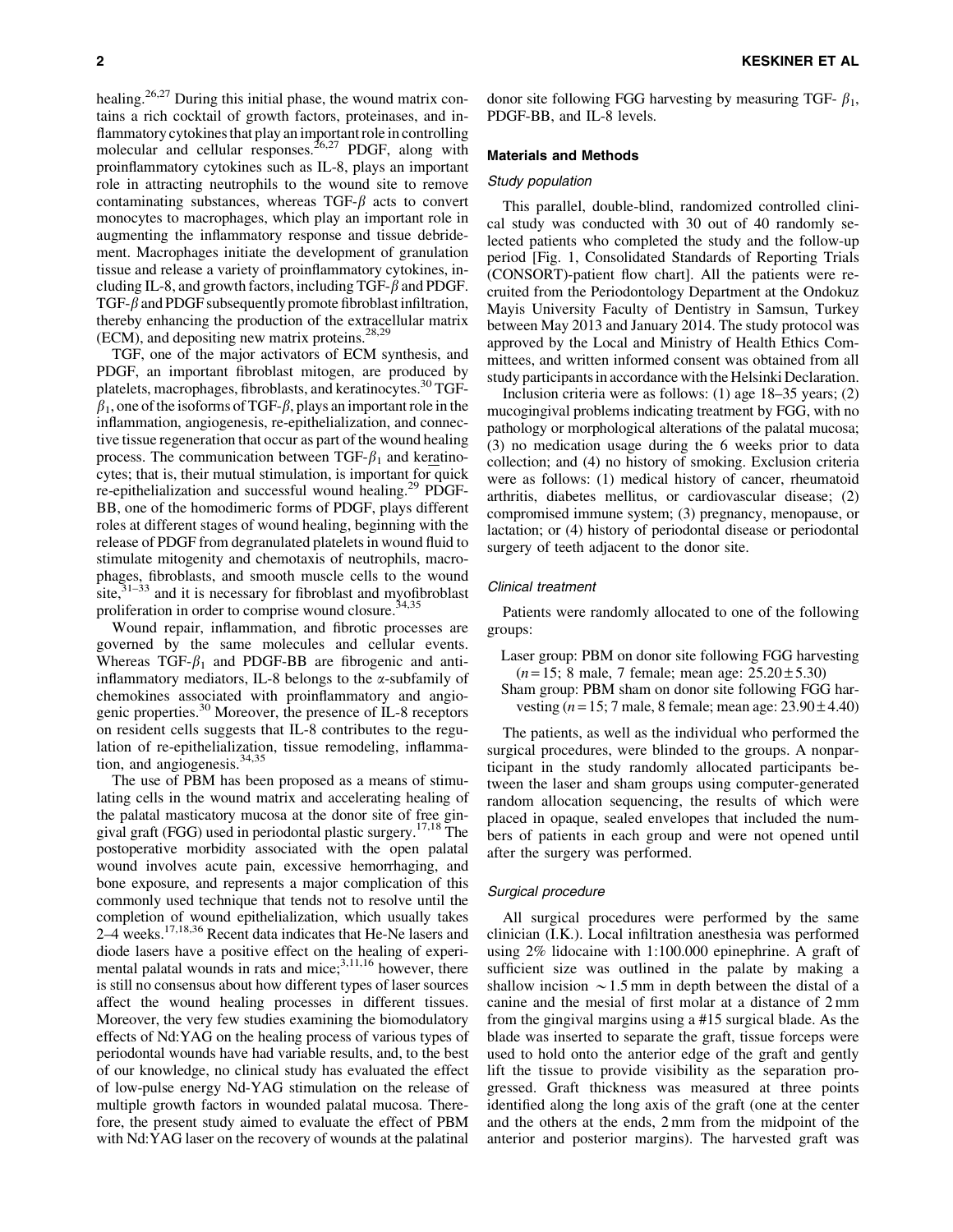

FIG. 1. Consolidated Standards of Reporting Trials (CONSORT) patient flow chart.

placed on a sterile microscope slide, and an endodontic reamer with a silicone stopper (No.20 Endodontic Reamer, Bahadır Dis Malz, Istanbul, Turkey) was placed on the selected points. The reamer was carefully removed, and palatal mucosa thickness was measured (mm) using a sterile caliper [40 mm Curved Castroviejo Bone Caliper (Hu-Friedy, Chicago, IL)]. The palatal donor site area was also measured from digital photographs of the graft taken immediately after harvesting, which included a periodontal probe as a reference scale. The photographs were exported to imaging software (ImageJ, National Institutes of Health, Bethesda, MD), adjusted to a standardized brightness, distance, and angle, and measurements were taken and recorded  $(cm^2)$ . The abovementioned measurements (FGG thickness and wound area) were taken into account to maintain the standardization of the sampling sites.

Following surgery, no sutures, acrylates, or dressings were applied to the palatal donor site; however, the wound area was mechanically protected by covering it with a plastic surgical stent that had been fabricated prior to surgery, and the patient was instructed to wear the stent for 2 days.

## PBM protocol

In laser group, irradiation was performed with an Nd:YAG (Fotona Fidelis III, Ljubljana, Slovenia) laser with a contin-

uous wavelength of 1064 nm. Laser therapy was initiated in the immediate postoperative period, and applications were repeated four more times at 24 h intervals by the same clinician (A.A.). For each irradiation, 250 mW was applied for 10 sec, and the applied energy density (fluence) was  $\sim$  1.6 J/ cm<sup>2</sup> (total applied energy of 1.6 J/cm<sup>2</sup> $\times$ 5) (Table 1). The laser probe (an R24 handpiece with a spot size of  $600 \mu m$  optical fiber) was positioned perpendicularly, and laser irradiation was applied within a wound area using circular movements at

Table 1. Laser Parameters

| Manufacturer                       | Fotona, Slovenia           |
|------------------------------------|----------------------------|
| Model                              | Fidelis Plus III           |
| Laser system                       | Nd:YAG                     |
| Photobiomodulation probe           | R <sub>24</sub>            |
| Wavelength                         | $1064 \text{ nm}$          |
| Power                              | 250mW                      |
| Probe spot size diameter           | $0.28 \text{ cm}^2$        |
| Application mode                   | Continuous wave (CW)       |
| Application distance               | 1 cm from tissue           |
| Application type                   | Circular                   |
| Fluence                            | $1.6$ J/cm <sup>2</sup>    |
| Duration of each treatment session | $10$ sec/day               |
| Frequency of treatment             | 5 times (24 h intervals)   |
| Cumulative dose                    | $\sim 8$ J/cm <sup>2</sup> |
| Application area                   | $\sim$ 1.5 cm <sup>2</sup> |
|                                    |                            |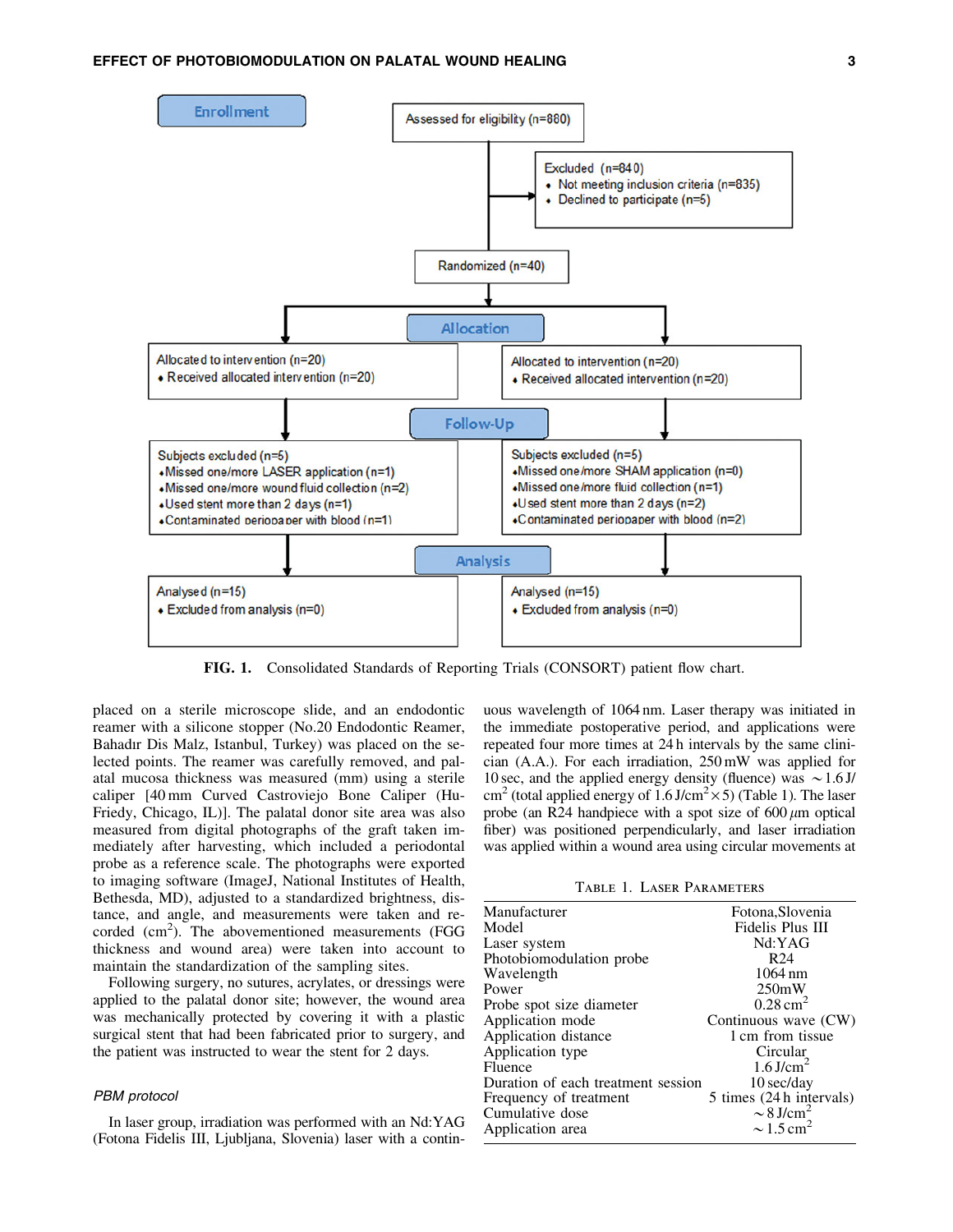## 4 KESKINER ET AL



FIG. 2. Clinical views of wound area of the laser group: (a) before surgery, (b) after harvesting free gingival graft (FGG), (c) healing on Day 7, (d) healing on Day 12. Sham group: (e) before surgery, (f) after harvesting FGG, (g) healing on Day 7, (h) healing on Day 12.

a distance of 1 cm from the donor site. The patients allocated to the sham group received sham irradiation.

## Palatal wound fluid (PWF) sampling and processing

PWF samples were collected from the palatal wound area of each subject on Days 7 and 12 post-surgery (Fig. 2), using periopaper strips (Fig. 3) (Oraflow Inc., NY). Prior to



FIG. 3. Palatal wound fluid sampling.

sample collection, the wound site was gently air dried, and the area was carefully isolated to prevent sample contamination by other oral fluids. Two strips were placed onto the center of the wounded area and were left in place for 15 sec. Care was taken to avoid mechanical injury of healing granulation tissue. (If a strip was contaminated with blood or other oral fluid, it was discarded, and another sample was taken.) The two strips were combined as a single sample for measurement. PWF sample volume  $(\mu L)$  was measured using a calibrated Periotron 8000 (Periotron® 8000; Oraflow Inc., NY). Samples were individually placed in  $500 \mu L$ plastic Eppendorf microcentrifuge tubes that were labeled, sealed, and stored at  $-80^{\circ}$ C until biochemical analysis. In total, 120 PWF ( $30 \times 2$  strips from each donor site wound area) samples were collected. All clinical examinations and PWF collection were performed by a single examiner (M.L.).

PWF elution was performed according to Curtis et al.'s procedure for the elution of gingival crevicular fluid from periopaper strips.<sup>37</sup> A total of  $300 \mu L$  2% bovine serum albumin (0.01M, pH 7.2) in phosphate-buffered saline (PBS) was added to each tube, and the samples were incubated at  $4^{\circ}$ C for 60 min. Following incubation, a sterile drill was used to bore a hole in the bottom of each tube, which was then placed inside a 1.5 mL tube, and the nested tubes were centrifuged at  $10,000g$  for 10 min at  $4^{\circ}$ C.

TGF- $\beta_1$ , PDGF-BB (catalogue number: BMS249/4, Human TGF- $\beta$ 1 Platinum ELISA; Catalogue number: BMS2071, eBioscience, Vienna, Austria) and IL-8 (catalogue number: KAP1301, DIAsource ImmunuAssays S.A., Belgium) levels in samples were evaluated using standard enzyme-linked immunosorbent assays (ELISA) according to the manufacturers' instructions. Enzyme-substrate reactions were terminated by the addition of an acid solution, and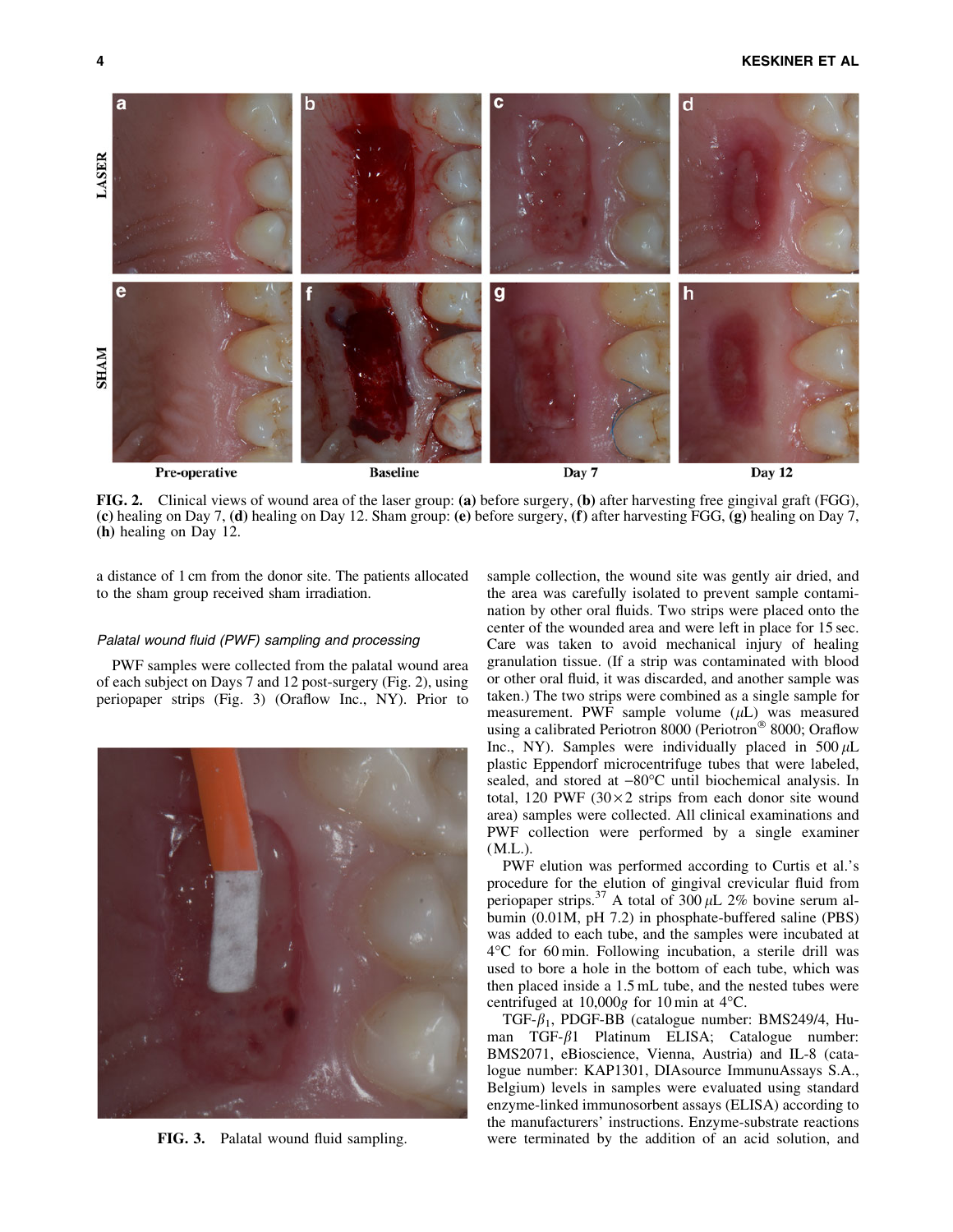|                                                       | Groups                                   |                                        |                |  |
|-------------------------------------------------------|------------------------------------------|----------------------------------------|----------------|--|
|                                                       | Laser                                    | Sham                                   | $p^*$ Values   |  |
| Graft thickness (mm)<br>Donor site wound area $(cm2)$ | $1.40(1.30-1.50)$<br>$1.50(1.42 - 2.05)$ | $1.50(1.30-1.60)$<br>$1.56(1.39-1.70)$ | 0.193<br>0.519 |  |

Table 2. Descriptive and Intergroup Comparison Statistics of Wound Area and FGG Thickness

\*Mann–Whitney *U* test was performed, values given as median (25–75 percentiles).

FGG, free gingival graft.

color change was measured spectrophotometrically at a wavelength of 450 nm. TGF- $\beta_1$ , PDGF-BB, and IL-8 concentrations were identified using the standard curves. The standard detection limits of the TGF- $\beta$ 1, PDGF-BB, and IL-8 assays, as reported by the manufacturers, ranged from a minimum of 31, 31.3, and 40 pg/mL, to a maximum of 2000, 2000, and 1845 pg/mL, and also sensitivities of 8.6, 4.6, and 1.1 pg/mL, respectively. The intra-assay and interassay coefficients of variation were 3.2% and 4.9% for TGF- $\beta$ 1, 4% and 8.4% for PDGF-BB, and 3.6% and 13.1% for IL-8, respectively. After determining the amounts of TGF- $\beta_1$ , PDGF-BB, and IL-8 collected from each sample in a 15 sec period, concentrations of TGF- $\beta_1$ , PDGF-BB, and IL-8 per sample ( $pg/µL$ ) were calculated by multiplying the results of ELISA assays by a dilution coefficient [PBS volume  $(\mu L)$  + PWF volume  $(\mu L)/PBS$  volume  $(\mu L)$ ]. Total amounts of TGF- $\beta_1$ , PDGF-BB, and IL-8 per sample (pg) were calculated by multiplying concentrations per sample ( $pg/µL$ )  $\times$ PWF volume. All laboratory procedures were performed by a single researcher blinded to the study (M.A.S.).

#### Statistical analysis

Statistical analysis was performed using the statistical software program SPSS (SPSS v.21.0 Inc., Chicago, IL), and results are presented as medians and percentiles (25– 75). A Shapiro–Wilk test showed non-normal data distribution; therefore, the Wilcoxon test was used for intragroup comparisons, and the Mann–Whitney U test was used for intergroup comparisons. Power analysis calculations indicated a minimum requirement of 15 participants per group in order to compare data between groups at  $\alpha$  = 0.05, with a power value of 95%.

# **Results**

Significant differences were not observed in the distribution of age (laser group:  $25.20 \pm 5.30$ ; sham group:  $23.90 \pm 4.40$ ) or gender (laser group: 8 male, 7 female; sham group: 7 male, 8 female) between groups  $(p > 0.05)$ .

Descriptive and intergroup comparison statistics of wound area and FGG thickness are summarized in Table 2. FGG thickness (mm), donor side wound area (cm<sup>2</sup>) did not vary significantly between the groups  $(p > 0.05)$ .

Intergroup comparisons of PWF TGF- $\beta$ 1, PDGF-BB, and IL-8 concentrations and total amounts on Day 7 and Day 12 for both laser and sham groups are given in Table 3. On Day 7, PWF TGF- $\beta$ 1, PDGF-BB, and IL-8 concentrations and total amounts were significantly higher in laser group than in the sham group ( $p < 0.05$ ). On Day 12, TGF- $\beta$ 1 concentrations and total amounts were still significantly higher in laser group than in the sham group ( $p < 0.05$ ). However, PDGF-

Table 3. The Intergroup Comparisons of PWF TGF-  $\beta_1$ , PDGF-BB, and IL-8 Concentrations and Total Amounts on Days 7 and 12

|                              | Day 7<br>Groups               |                               |          | Day 12<br>Groups              |                               |          |  |
|------------------------------|-------------------------------|-------------------------------|----------|-------------------------------|-------------------------------|----------|--|
|                              |                               |                               |          |                               |                               |          |  |
|                              | Laser                         | Sham                          | p Value  | Laser                         | <b>Sham</b>                   | p Value  |  |
| TGF- $\beta$ 1 (pg/ $\mu$ L) | 189.05<br>$(151.17 - 213.38)$ | 124.62<br>$(108.59 - 136.22)$ | $0.000*$ | 107.43<br>$(82.45 - 122.55)$  | 63.85<br>$(54.66 - 86.13)$    | $0.002*$ |  |
| TGF- $\beta$ 1 (pg/15 sec)   | 89.49<br>$(77.89 - 110.10)$   | 65.02<br>$(53.61 - 70.24)$    | $0.000*$ | 42.21<br>$(33.23 - 44.57)$    | 26.13<br>$(21.38 - 29.17)$    | $0.001*$ |  |
| PDGF-BB $(pg/\mu L)$         | 157.34<br>(148.97–174.46)     | 86.24<br>$(78.01 - 101.7)$    | $0.000*$ | 150.06<br>$(141.20 - 172.38)$ | 138.86<br>$(132.92 - 166.68)$ | 0.270    |  |
| PDGF-BB (pg/15 sec)          | 83.53<br>$(72.65 - 91.93)$    | 42.36<br>$(40.87 - 50.04)$    | $0.000*$ | 68.17<br>$(48.82 - 69.01)$    | 52.40<br>$(49.06 - 61.68)$    | 0.169    |  |
| IL-8 (pg/ $\mu$ L)           | 448.92<br>$(366.01 - 486.49)$ | 314.59<br>$(262.25 - 385.36)$ | $0.015*$ | 250.38<br>$(206.76 - 275.49)$ | 215.28<br>$(128.03 - 266.43)$ | 0.193    |  |
| IL-8 $(pg/15 sec)$           | 232.39<br>$(185.53 - 252.22)$ | 161.63<br>$(126.65 - 185.45)$ | $0.003*$ | 96.78<br>$(86.16 - 111.47)$   | 80.97<br>$(60.07 - 95.94)$    | 0.095    |  |

Mann–Whitney *U* test was performed for intergroup comparisons, values given as median (25–75 percentiles).

\*Statistical difference between groups if *p* < 0.05.

PWF, palatal wound fluid; TGF, transforming growth factor; PDGF, platelet-derived growth factor; IL, interleukin.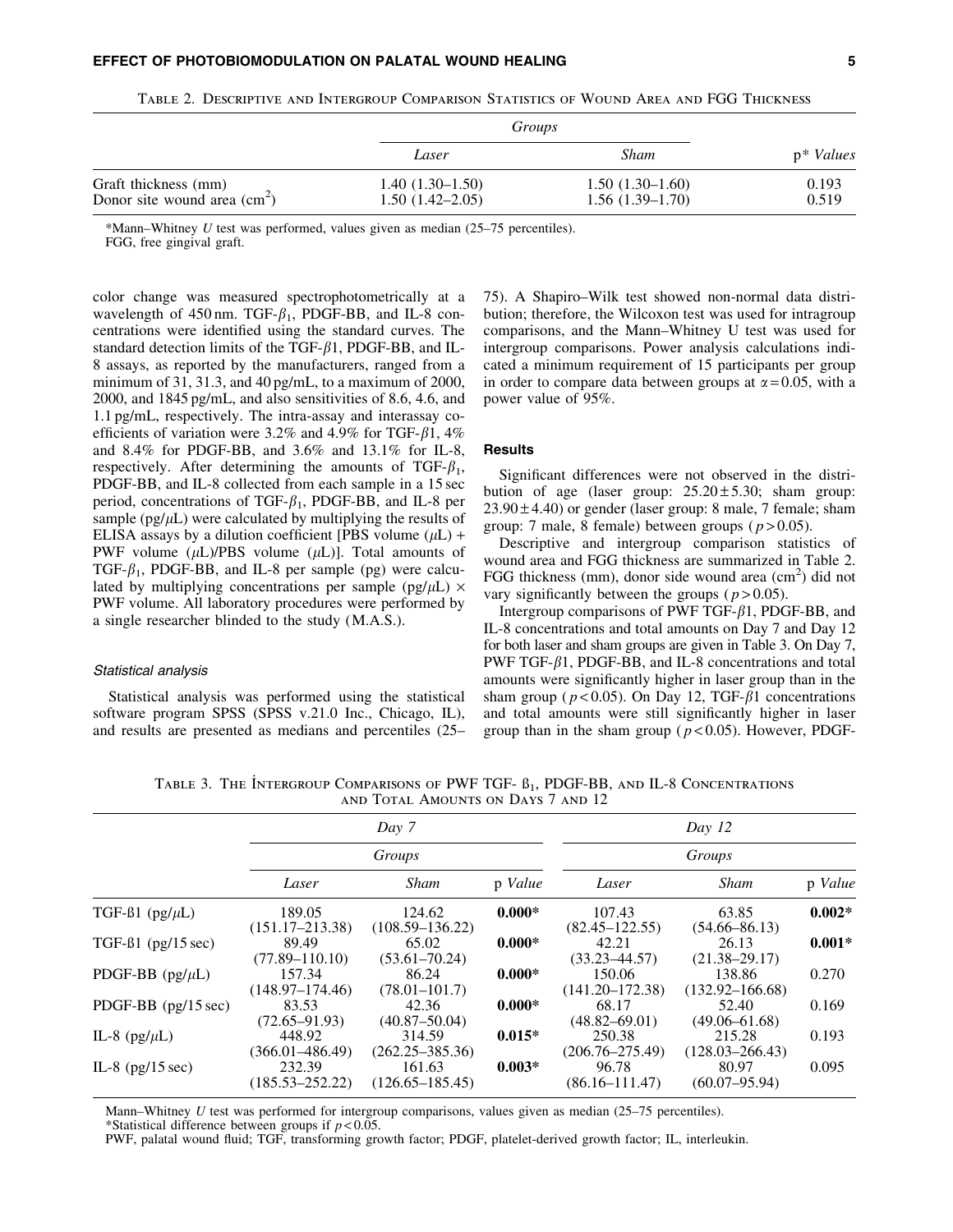|                             | AND ILEO VADNJISHINA HUBO AND TUTAL AMUUNTO  |                          |                         |                         |                        |                      |                      |
|-----------------------------|----------------------------------------------|--------------------------|-------------------------|-------------------------|------------------------|----------------------|----------------------|
|                             | Comparisons                                  | $TGF-61$<br>$(pg/\mu L)$ | $TGF-61$<br>(pg/15 sec) | PDGF BB<br>$(pg/\mu L)$ | PDGF BB<br>(pg/15 sec) | IL-8<br>$(pg/\mu L)$ | IL-8<br>(pg/15 sec)  |
| Laser $n=15$<br>Sham $n=15$ | Day $7$ vs. Day $12$<br>Day $7$ vs. Day $12$ | $0.011*$<br>$0.002*$     | $0.008*$<br>$0.002*$    | $0.001*$<br>$0.002*$    | $0.015*$<br>$0.015*$   | $0.008*$<br>$0.010*$ | $0.008*$<br>$0.003*$ |

TABLE 4. THE INTRAGROUP COMPARISONS OF PWF TGF-  $\beta_1$ , PDGF-BB, and IL-8 Concentrations and Total Amounts

Wilcoxon test for intragroup comparisons.

\*Statistical difference between groups if  $p < 0.05$ .

PWF, palatal wound fluid; TGF, transforming growth factor; PDGF, platelet-derived growth factor; IL, interleukin.

BB and IL-8 concentrations and total amounts were similar for both groups ( $p > 0.05$ ). Intragroup comparisons between Day 7 and Day 12 for PWF TGF-ß1, PDGF-BB, and IL-8 concentrations and total amounts in the laser group were significant higher at Day 7 than Day 12 ( *p* < 0.05). Also in the sham group, PWF TGF-ß1, PDGF-BB, and IL-8 concentrations and total amounts were significantly higher on Day 7 than on Day 12 ( $p < 0.05$ ). All intragroup comparisons are detailed in Table 4.

#### **Discussion**

In this article, we describe the beneficial effect of PBM with low-pulse energy Nd-YAG laser stimulation of TGFß1, PDGF-BB, and IL-8 in palatal wounds after FGG harvesting. In this clinical proof of principle study, PBM significantly elevated PWF TGF- $\beta_1$ , PDGF-BB, and IL-8 levels in laser group, particularly on Day 7, which is substantial evidence for improvement in wound healing. In addition, there was a significant decrease in PWF TGF- $\beta_1$ , PDGF-BB, and IL-8 levels by sampling time points (Day 7 versus Day 12) in the laser group and sham group individually.

The wound healing process may be examined by performing a biopsy or by collecting wound fluid.<sup>38-40</sup> However, a biopsy is an invasive procedure that can be painful and unacceptable to patients, who are unlikely to give their consent for repeated biopsies, and, unless the entire area is excised, a biopsy can only assess the state of healing at a small, specific site and may not capture problems at other sites within the wounded area. In contrast, fluids collected from the wound healing area are representative of the entire process of healing, and can be used to identify problems anywhere within the area. $38-40$  The present study relied on wound fluid collection, a noninvasive, easily tolerated method of assessing healing at the site of the palatinal wound, which allows for sequential sampling for analysis. To the best of our knowledge, this is the first study to utilize sample collection from the donor site wound to evaluate healing following the harvesting of FGG.

PBM appears to be a promising option for activating or modulating cell metabolism in periodontal tissue. The beneficial effects of PBM on periodontal wound healing have been demonstrated by both *in vitro*<sup>4,6–8,12</sup> and *in vivo* studies in animals<sup>3,11,17,25,41,42</sup> and humans.<sup>18,20,43,44</sup> Unfortunately, controlled clinical studies examining the effect of PBM from any kind of laser source on gingival wound healing following periodontal surgery are extremely scarce. Studies by Amorim et al.<sup>45</sup> and Ozcelik et al.<sup>46</sup> reported that PBM for 7 days immediately following gingivectomy and gingivoplasty procedures enhanced epithelialization and improved wound healing. In another recent study, Fernandes-Dias et al.<sup>44</sup> claimed that low-level laser applied to a connective tissue graft used to treat gingival recession had a beneficial effect on healing and increased the percentage of root coverage. In contrast to these findings, Damante et al. $47$ reported that low-level laser irradiation did not accelerate healing after gingivoplasty. Similarly, a photograph-based study by Almeida et al.<sup>43</sup> reported no beneficial effects from the application of low-intensity laser to the recipient site during healing of FGG. To the best of our knowledge, the literature contains only one randomized controlled clinical trial examining the effect of PBM on human hard palate gingival wound healing. That study, conducted by Dias et al.,<sup>18</sup> determined that low-level laser irradiation accelerated wound healing of the palatinal donor site following connective tissue harvesting based on wound area and tissue thickness measurements as well as changes in tissue color; however, the study did not assess biochemical and physiological parameters of wound healing.<sup>18</sup>

In the present study, both laser and sham groups showed significant decreases in TGF- $\beta_1$  and PDGF-BB expression on Day 12 when compared with Day 7. The reduction in growth factor expression is an usual event to be observed during the wound healing process.<sup>29,48</sup> Most importantly, the present study revealed that PBM stimulated the expression of TGF- $\beta_1$  and PDGF-BB, both of which play roles in the early phase of the wound healing process. Although these results were for Nd-YAG laser, they are in line with those of Safavi et al., $41$  who found that PBM using a He-Ne laser had a biostimulatory effect on healing of incisions created in rat gingiva, and resulted in significantly higher expressions of TGF- $\beta$  and PDGF in gingival biopsy specimens. Another recent study conducted by Usumez et al.,<sup>25</sup> which compared the effects of low-level laser irradiation with four different laser wavelengths (660, 810, 980, and 1064 nm) on mucositis wound healing in an animal model by evaluating growth factor expression, showed that laser irradiation significantly increased PDGF expression, with the highest PDGF expression detected with Nd-YAG (1064 nm); however, low-level laser application had no effect on TGF- $\beta$  expression. The different results reported by Safavi et al.<sup>41</sup> and Usumez et al.<sup>25</sup> regarding TGF expression could be the result of differences in the characteristics of fibroblasts and other matrix molecules found in mucosal and gingival tissue as well as differences in low-level laser application protocols and energy sources.<sup>4,49</sup> Further, there is currently a lack of consensus regarding low-level laser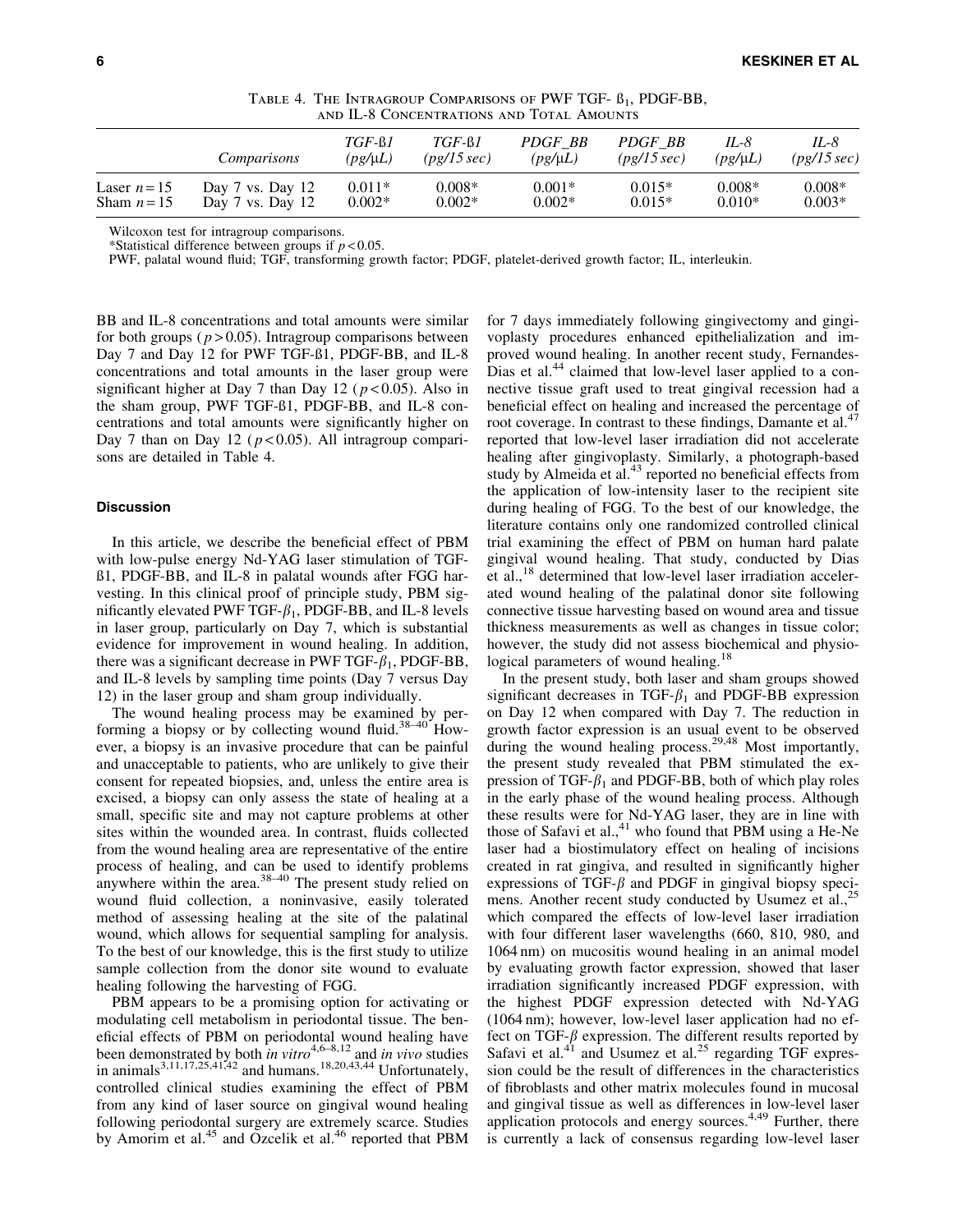application protocols, and the melange of laser application techniques, energy dosages, and treatment protocols currently employed make it difficult to compare findings regarding the effects of low-level laser irradiation on wound healing.

The initiation of ECM deposition in the granulation tissue located below newly formed epithelium has been reported to occur after  $\sim$  7 days post-harvesting.<sup>28</sup> In the early phases of healing, TGF- $\beta_1$  and PDGF-BB initiate phenotypic changes in the cells within the ECM, converting fibroblasts into myofibroblasts that align themselves along the matrix borders to generate a constrictive force, thereby facilitating wound closure. Later on, the granulation tissue is removed and replaced by a framework formed from collagen and elastin fibers. TGF- $\beta_1$  and PDGF have also been shown to upregulate signals initiated by tension in the threedimensional collagen matrix framework of newly deposited ECM and coordinated by specific collagen–integrin interactions.<sup>50–52</sup> Once the early phase of the healing process is complete, it is followed by tissue remodeling and maturation involving the TGF- $\beta$ -mediated synthesis of new collagen and the breakdown of old collagen by PDGF.<sup>50,53</sup> In general, an ECM scaffold is constructed between 7 and 10 days, after which collagen synthesis continues so that the scaffold is able to acquire the strength and stiffness needed to sustain the proper ECM.<sup>11,54</sup> The increase in TGF- $\beta_1$  and PDGF-BB observed on Day 7 in the present study may be a sign of PBM's ability to facilitate quicker organization of the ECM collagen framework as a scaffold. Moreover, the persistent high levels of TGF- $\beta_1$  observed in the laser-irradiated wounds on Day 12 could contribute to faster saturation of the framework with additional matrix proteins (such as proteoglycans and glycoproteins).

IL-8 has been shown to be highly expressed on denuded wound surfaces at the exact point to which keratinocytes migrate to close the epidermal defect<sup>35</sup> and it has been claimed to be considerably effective on re-epithelialization.<sup>55,56</sup> Although IL-8 can have positive effects on healing, excessive amounts of IL-8 can retard wound closure by reducing fibroblast migration and engendering morphological changes in fibroblasts, which deteriorate and disrupt the focal adhesion and microfilaments of those cells aiming to organize compact collagen fibers into thicker fiber bundles. $35,57$ 

There is scant literature on the effects of PBM on IL-8 expression in oral tissue,<sup>58–60</sup> and none that is directly related to periodontal wound healing. In our study, decreases in IL-8 expression from Day 7 to Day 12 were observed in both groups, which is line with previous studies showing decreases in IL-8 tissue expression during the healing process.<sup>29,57</sup> The present study also found IL-8 expression in laser-irradiated wounds to be significantly higher than IL-8 expression in unirradiated wounds on Day 7, but not on Day 12. These findings suggest that the stimulation of IL-8 expression observed with PBM may be a sign of faster re-epithelialization related to laser biostimulation of epithelial cells. This is in line with the findings of Lee et al., who showed IL-8 expression of oral keratinocytes in a culture medium to increase significantly with the application of low-level laser.<sup> $\prime$ </sup> On the other hand, not maintaining the increased levels on Day 12 is also suggested to be a favorable process in order to prevent the reported adverse effects of excessive IL-8 expression on retardation of wound healing.35,57

There are a number of limitations to the present study that need to be mentioned. First, PWF was collected at only two time points, whereas daily collection might have secured more meaningful data (although blood contamination of PWF in the first days following harvesting would likely have precluded the possibility of biochemical analysis). Second, not using biopsies, which provide a much clearer insight into the structure and reorganization of ECM, because of their being a rather invasive method, and not allowing us to make repeated samplings, could be considered another limitation of the present study.

#### **Conclusions**

The present study showed PBM with Nd:YAG laser to have a stimulative effect on the secretion of TGF- $\beta_1$ , PDGF-BB, and IL-8 in donor site palatal wounds of patients undergoing FGG. Although there are few previous studies with which to compare these results, the limited information available supports these findings, suggesting that PBM may accelerate wound healing by stimulating the production of selected growth factors. Specifically, PBM may play an important role in periodontal wound healing by enhancing the production of the growth factors required during the early phase of matrix production to secure proper tissue healing.

#### Acknowledgments

The study was funded by Ondokuz Mayis University (PYO.DIS.1901.13.003).

#### Author Disclosure Statement

No competing financial interests exist.

#### References

- 1. Aoki A, Mizutani K, Schwarz F, et al. Periodontal and periimplant wound healing following laser therapy. Periodontol 2000 2015;68:217–269.
- 2. Ishikawa I, Aoki A, Takasaki AA, Mizutani K, Sasaki KM, Izumi Y. Application of lasers in periodontics: true innovation or myth? Periodontol 2000 2009;50:90–126.
- 3. Firat ET, Dağ A, Günay A, et al. The effects of low-level laser therapy on palatal mucoperiosteal wound healing and oxidative stress status in experimental diabetic rats. Photomed Laser Surg 2013;31:315–321.
- 4. Saygun I, Nizam N, Ural AU, Serdar MA, Avcu F, Tözüm TF. Low-level laser irradiation affects the release of basic fibroblast growth factor (bFGF), insulin-like growth factor-I (IGF-I), and receptor of IGF-I (IGFBP3) from osteoblasts. Photomed Laser Surg 2012;30:149–154.
- 5. Saygun I, Karacay S, Serdar M, Ural AU, Sencimen M, Kurtis B. Effects of laser irradiation on the release of basic fibroblast growth factor (bFGF), insulin like growth factor-1 (IGF-1), and receptor of IGF-1 (IGFBP3) from gingival fibroblasts. Lasers Med Sci 2008;23:211–215.
- 6. Choi EJ, Yim JY, Koo KT, et al. Biological effects of a semiconductor diode laser on human periodontal ligament fibroblasts. J Periodontal Implant Sci 2010;40:105–110.
- 7. Lee JY, Kim IR, Park BS, et al. Effect of low-level laser therapy on oral keratinocytes exposed to bisphosphonate. Lasers Med Sci 2015;30:635–643.
- 8. Basso FG, Pansani TN, Soares DG, et al. Biomodulation of inflammatory cytokines related to oral mucositis by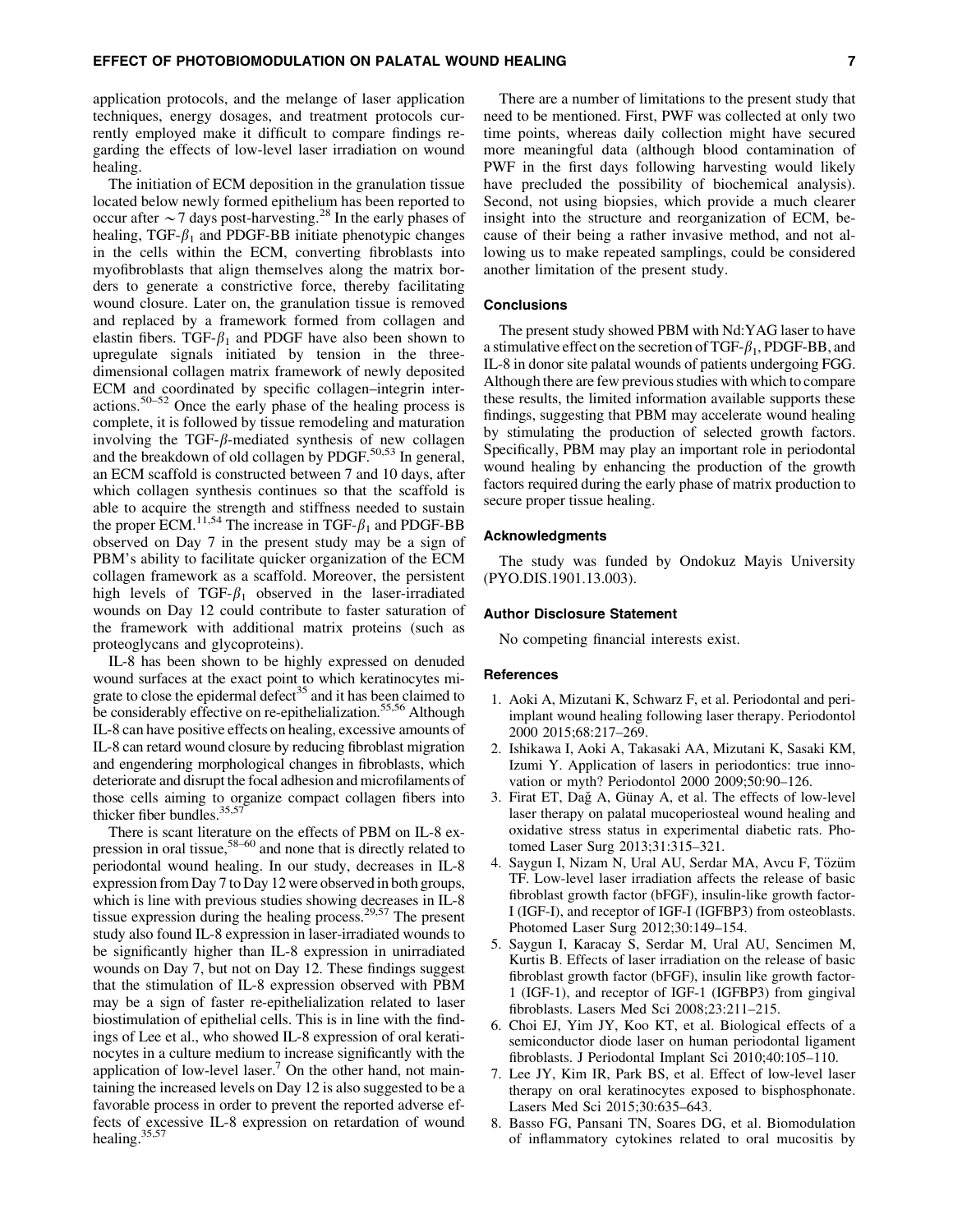low-level laser therapy. Photochem Photobiol 2015;91: 952–956.

- 9. Medrado AR, Pugliese LS, Reis SR, Andrade ZA. Influence of low level laser therapy on wound healing and its biological action upon myofibroblasts. Lasers Surg Med 2003;32:239–244.
- 10. Al-Watban FA, Delgado GD. Burn healing with a diode laser: 670 nm at different doses as compared to a placebo group. Photomed Laser Surg 2005;23:245–250.
- 11. Fahimipour F, Mahdian M, Houshmand B, et al. The effect of He-Ne and Ga-Al-As laser light on the healing of hard palate mucosa of mice. Lasers Med Sci 2013;28: 93–100.
- 12. Al-Watban FA, Andres BL. Laser biomodulation of normal and neoplastic cells. Lasers Med Sci 2012;27:1039– 1043.
- 13. Cambier DC, Vanderstraeten GG, Mussen MJ, van der Spank JT. Low-power laser and healing of burns: a preliminary assay. Plast Reconstr Surg 1996;97:555–558.
- 14. Walker MD, Rumpf S, Baxter GD, Hirst DG, Lowe AS. Effect of low-intensity laser irradiation (660 nm) on a radiation-impaired wound- healing model in murine skin. Lasers Surg Med 2000;6:41–47.
- 15. Schlager A, Kronberger P, Petschke F, Ulmer H. Lowpower laser light in the healing of burns: a comparison between two different wavelengths (635 nm and 690 nm) and a placebo group. Lasers Surg Med 2000;27:39–42.
- 16. Jahangiri Noudeh Y, Shabani M, Vatankhah N, Hashemian SJ, Akbari K. A combination of 670 nm and 810 nm diode lasers for wound healing acceleration in diabetic rats. Photomed Laser Surg 2010;28:621–627.
- 17. Firat ET, Dağ A, Günay A, et al. The effect of low-level laser therapy on the healing of hard palate mucosa and the oxidative stress status of rats. J Oral Pathol Med 2014;43: 103–110.
- 18. Dias SB, Fonseca MV, Dos Santos NC, et al. Effect of GaAIAs low-level laser therapy on the healing of human palate mucosa after connective tissue graft harvesting: randomized clinical trial. Lasers Med Sci 2015;30:1695–1702.
- 19. Aras MH, Güngörmüş M. Placebo-controlled randomized clinical trial of the effect two different low-level laser therapies (LLLT)—intraoral and extraoral—on trismus and facial swelling following surgical extraction of the lower third molar. Lasers Med Sci 2010;25:641–645.
- 20. Sezer U, Eltas A, Ustün K, Senyurt SZ, Erciyas K, Aras MH. Effects of low-level laser therapy as an adjunct to standard therapy in acute pericoronitis, and its impact on oral health-related quality of life. Photomed Laser Surg 2012;30:592–597.
- 21. Vescovi P, Meleti M, Merigo E, et al. Case series of 589 tooth extractions in patients under bisphosphonates therapy. Proposal of a clinical protocol supported by Nd:YAG lowlevel laser therapy. Med Oral Patol Oral Cir Bucal 2013; 18:680–685.
- 22. Vescovi P, Giovannacci I, Merigo E, et al. Tooth extractions in high-risk patients under bisphosphonate therapy and previously affected with osteonecrosis of the jaws: surgical protocol supported by low-level laser therapy. J Craniofac Surg 2015;26:696–699.
- 23. Luomanen M, Alaluusua S. Treatment of bisphosphonateinduced osteonecrosis of the jaws with Nd:YAG laser biostimulation. Lasers Med Sci 2012;27:251–255.
- 24. Chellini F, Sassoli C, Nosi D, et al. Low pulse energy Nd:YAG laser irradiation exerts a biostimulative effect on

different cells of the oral microenvironment: ''an in vitro study''. Lasers Surg Med 2010;42:527–539.

- 25. Usumez A, Cengiz B, Oztuzcu S, Demir T, Aras MH, Gutknecht N. Effects of laser irradiation at different wavelengths (660, 810, 980, and 1,064 nm) on mucositis in an animal model of wound healing. Lasers Med Sci 2014; 29:1807–1813.
- 26. Susin C, Fiorini T, Lee J, De Stefano JA, Dickinson DP, Wikesjö UM. Wound healing following surgical and regenerative periodontal therapy. Periodontology 2000 2015; 68:83–98.
- 27. Polimeni G, Xiropaidis AV, Wikesjo¨ UM. Biology and principles of periodontal wound healing/regeneration. Periodontol 2000 2006;41:30–47.
- 28. Häkkinen L, Uitto VJ, Larjava H. Cell biology of gingival wound healing. Periodontol 2000 2000;24:127–152.
- 29. Barrientos S, Stojadinovic O, Golinko MS, Brem H, Tomic–Canic M. Growth factors and cytokines in wound healing. Wound Repair Regen 2008;16:585–601.
- 30. Bartold PM, Narayanan AS. Molecular and cell biology of healthy and diseased periodontal tissues. Periodontol 2000 2006;40:29–49.
- 31. Ray AK, Jones AC, Carnes DL, Cochran DL, Mellonig JT, Oates TW Jr. Platelet-derived growth factor-BB stimulated cell migration mediated through p38 signal transduction pathway in periodontal cells. J Periodontol 2003;74:1320–1328.
- 32. Mumford JH, Carnes DL, Cochran DL, Oates TW. The effects of platelet-derived growth factor-BB on periodontal cells in an in vitro wound model. J Periodontol 2001;72: 331–340.
- 33. Javed F, Al-Askar M, Al-Rasheed A, Al-Hezaimi K. Significance of the platelet-derived growth factor in periodontal tissue regeneration. Arch Oral Biol 2011;56:1476–1484.
- 34. Fujita T, Yoshimoto T, Matsuda S, et al. Interleukin-8 induces DNA synthesis, migration and down-regulation of cleaved caspase-3 in cultured human gingival epithelial cells. J Periodontal Res 2015;50:479–485.
- 35. Gillitzer R, Goebeler M. Chemokines in cutaneous wound healing. J Leukoc Biol 2001;69:513–521.
- 36. Silva CO, Ribeiro Edel P, Sallum AW, Tatakis DN. Free gingival grafts: graft shrinkage and donor-site healing in smokers and non-smokers. J Periodontol 2010;81:692–701.
- 37. Curtis MA, Griffiths GS, Price SJ, Coulthurst SK, Johnson NW. The total protein concentration of gingival crevicular fluid. Variation with sampling time and gingival inflammation. J Clin Periodontol 1988;15:628–632.
- 38. Widgerow AD. Wound fluid intervention: influencing wound healing from the outside. Wound Healing Southern Africa 2011;4:12–15.
- 39. Drinkwater SL, Smith A, Burnand KG. What can wound fluids tell us about the venous ulcer microenvironment? Int J Low Extrem Wounds 2002;1:184–190.
- 40. Yager DR, Kulina RA, Gilman LA. Wound fluids: a window into the wound environment? Int J Low Extrem Wounds 2007;6:262–272.
- 41. Safavi SM, Kazemi B, Esmaeili M, Fallah A, Modarresi A, Mir M. Effects of low-level He-Ne laser irradiation on the gene expression of IL-1beta, TNF-alpha, IFN-gamma, TGF-beta, bFGF, and PDGF in rat's gingiva. Lasers Med Sci 2008;23:331–335.
- 42. Wang CY, Tsai SC, Yu MC, Lin YF, Chen CC, Chang PC. Light-emitting diode irradiation promotes donor site wound healing of the free gingival graft. J Periodontol 2015;86: 674–681.